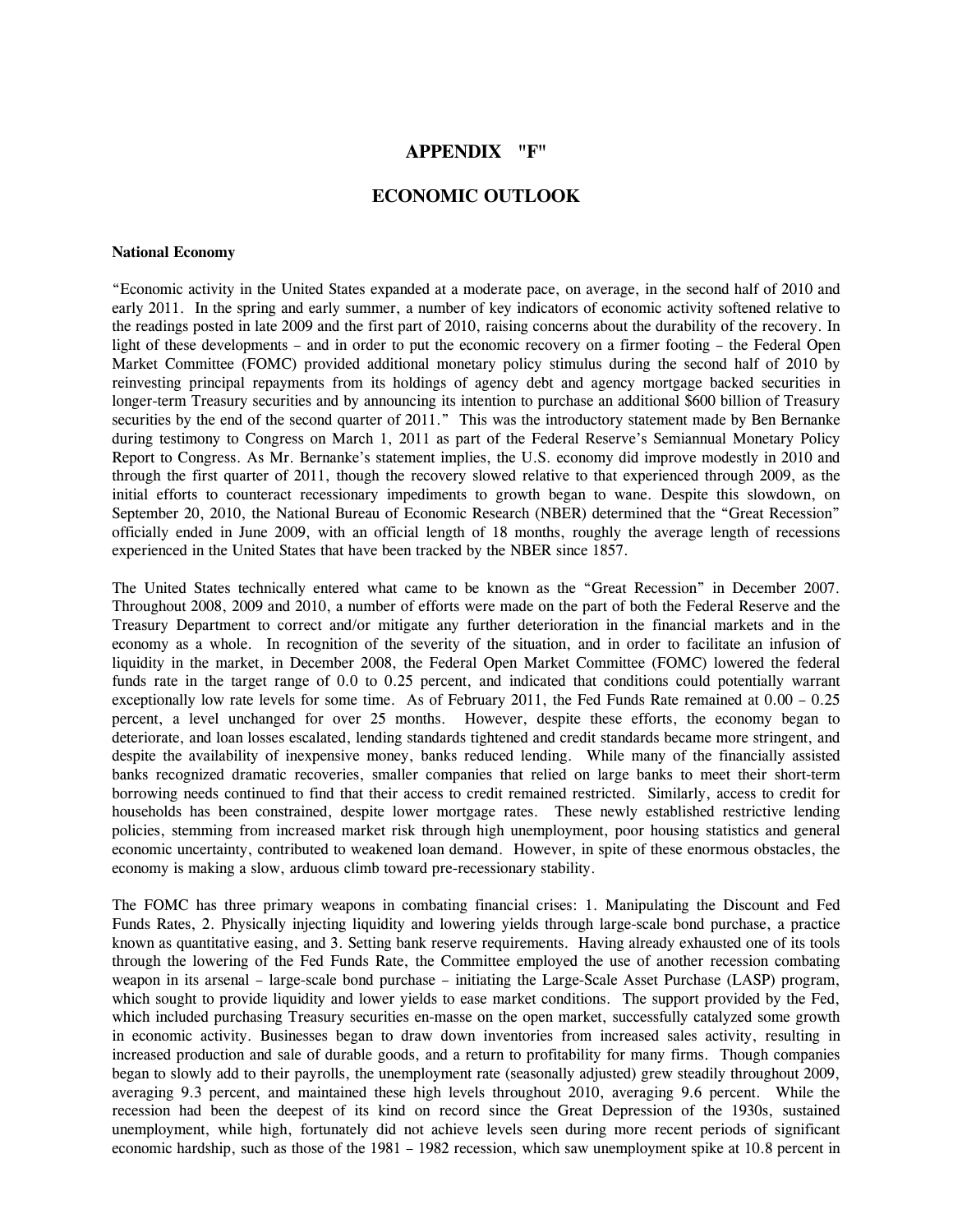the months of November and December 1982. As of February 2011, the unemployment rate stood at 8.9 percent, an improvement from the 9.7 percent recorded in February 2010.

As the growth in Gross Domestic Product (GDP) began to slow through mid 2010, falling from 5.0 percent, to 3.7 percent, to 1.7 percent growth in 4Q 2009, 1Q 2010 and 2Q 2010 respectively, worry of a "double-dip" recession threatened to jeopardize the previous two years of economic recovery. While so-called "soft patches" are not uncommon during post-recessionary recovery periods, these are hard to distinguish from signals of more significant economic trouble, the likes of which might cause the economy to further recede. Given the concern over a double-dip recession provoked by softening economic indicators, and with core consumer price index (CPI) inflation at bay, in November 2010, the FOMC voted to again make large scale asset purchases in the amount of \$600 billion in Treasury securities to further stimulate financial and economic growth. Soon after this decision was made, an extension of the Bush Era tax cuts for wealthier Americans, as well as an extension of unemployment benefits and a one year payroll tax holiday was enacted. This was, in effect, a large consumer stimulus package amounting to \$858 billion, exceeding the first \$787 billion stimulus passed by Congress in February 2009. As positive 2010 year end economic data has been introduced, the economy again appears to be headed toward continued, yet tenuous growth in 2011.

While the consensus outlook is certainly positive, there is continued uncertainty, especially with respect to the housing market. The temporary increases in home prices and sales, spurred in part by the Homebuyer Tax Credit, dropped off considerably in 2010. There not only exists a surplus of housing, which has slowed new home construction, but the number of Americans who owe more on their homes than what they're worth (underwater) continues to grow. In the fourth quarter of 2010, 23.1 percent of all mortgaged homes were underwater. That statistic is up from the third quarter of 2010, where 22.5 percent of homes were underwater. While the number of underwater mortgages had fallen the previous three quarters (1Q 2010 through 3Q 2010) that was primarily due to an increase in the number of foreclosures that removed the homes from the market that otherwise would have been included in the statistic.

Needless to say, these are difficult times, and the modest economic recovery that we've experienced is fragile and there continues to be risks that could cause growth in 2011 to deviate from economists' forecasts. While aggressive government monetary and fiscal intervention was employed to avert even larger scale economic catastrophe, the success that has been experienced thus far must be carefully nurtured to overcome the significant economic obstacles that remain.

### **Economic Indicators**

Most economists consider gross domestic product (GDP) as the best way to view the current condition of the

national economy. It is important because GDP is considered as the broadest measure of economic performance as it monitors the final value of all goods and services produced within the United States. As seen in the graph to the right, the economy fell into a period of recession in 2001, as negative GDP growth occurred over the first three quarters of the year. From 3Q 2001 through 4Q 2007 the economy had seen positive growth in every quarter. Beginning in the second quarter of 2006, mostly due to weaknesses in the housing market, the economy began to transition from the rapid expansion experienced in the previous



several years. This mediocre growth trend continued into the first quarter of 2008, before posting its first negative showing since 2001, while falling sharply in the third and fourth quarters of 2008, through the first quarter and second quarters of 2009, before rebounding in third and fourth quarters of 2009, with growth of 2.2 percent and 5.9 percent, respectively. GDP increased in each consecutive quarter of 2010, increasing 3.7 percent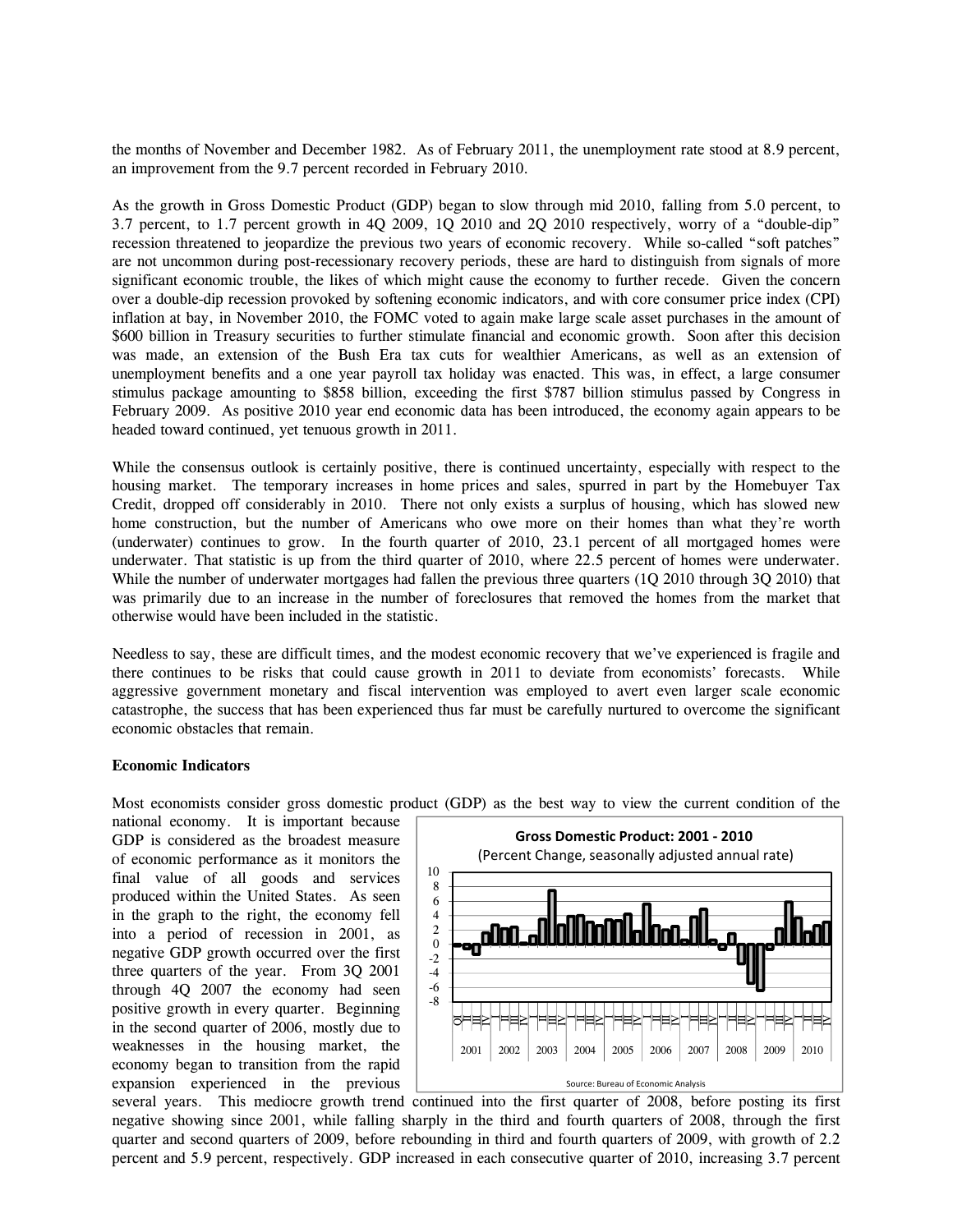in 1Q, 1.7 percent in 2Q, 2.6 percent in 3Q and 3.1 percent in 4Q. The increases beginning in 4Q 2009 and extending throughout 3Q 2010 are largely attributable to positive contributions from personal consumption expenditures (consumer spending), exports and non-residential fixed investment, however, these increases were partly offset by a decrease in inventory investment and in state and local government spending. The acceleration in GDP in 4Q 2010 was largely due to a significant decrease in imports, which are a subtraction in the calculation for GDP, while exports correspondingly increased, but were offset by decreases in non residential investment and inventories, as well as government spending.

Recent financial market statistics reflect an improving economy, though the indices are still far from levels seen during the peak of 2007. The year saw significant improvements as the Dow, NASDAQ and S&P 500 all registered positive yearly growth in 2010, following a year that saw even more significant gains, as the bull market that reigned during 2009 rebounded from the catastrophic losses of 2008. Uncertainty and volatility defined the market in 2010, though positive gains were achieved in each of the three major U.S. market indices.

| <b>Equity</b><br><b>Market</b><br>Growth: | <b>DJIA</b> | <b>NASDAQ</b> | <b>S&amp;P 500</b> |
|-------------------------------------------|-------------|---------------|--------------------|
| Jan-Dec<br>2010                           | 10.3%       | 16.6%         | 12.3%              |
| Jan 2001<br>Dec 2010                      | 9.6%        | 17.4%         | $(0.01)$ %         |

While stocks began the year strong, a number of factors, including European debt issues, poor labor statistics and underperforming economic indicators resulted in stock values dropping precipitously by mid-year. The primary issues that caused the decline were worsened by other issues such as congressional investigations into subprime mortgages, the BP oil rig disaster, and an automatic trading glitch on Wall Street that triggered a "Flash Crash". The change in the political dynamic of Congress, as well as quantitative easing – a \$600

billion bond buying stimulus program – and an \$858 billion tax cut initiative, propelled the market to year-end gains of over 10 percent, 16 percent and 12 percent in the Dow, NASDAQ and S&P respectively.

The labor market continues to suffer as a result of the recession. From 2004 through the first quarter of 2007, the national unemployment rate had experienced a steady decline, reaching a low of 4.4 percent during this period. Unemployment rose to 5.0 percent by December 2007, beginning an upward trend as a result of job losses in

manufacturing, construction and retail. Significant decreases in employment occurred in those industries most directly related to the mortgage and credit crises, particularly construction, which by February 2011 had decreased by 2.2 million jobs and had an industry specific seasonally unadjusted unemployment rate of 20.0 percent. It is important to note that economists consider the natural unemployment rate, the rate at which the economy functions most efficiently, to be somewhere between 5.0 and 6.0 percent. In situations where the rate is lower, there is considered to be a surplus of jobs, and a shortage when rates are above the 5.0 percent mark. One trend of particular



importance concerning the labor market is the number of discouraged workers among the potentially employable labor force. The Bureau of Labor Statistics defines these individuals as those that "have given a job market related reason for not looking currently for a job", and thus are not counted in the unemployment rate.

Gradual economic improvement led to marginal increases in employment from 2Q 2010 through 4Q 2010. 1Q 2011 continued this trend, with employers adding over 400,000 jobs to their payrolls through the first quarter of 2011. The seasonally adjusted unemployment rate currently stands at 8.9 percent, falling slightly from 9.0 in January 2011, and down considerably from its high of 10.1 percent in October 2009. However, while unemployment has held (Jan – Feb) at 8.9 percent, this statistic continues to be somewhat understated due to the fact that the market is not only losing jobs, but the labor force is actually shrinking from exiting discouraged workers. Since the recession officially began in December 2007, an estimated 8.3 million jobs have been lost. As of February 2011, the number of unemployed persons was 13.7 million. While this number is shockingly high, the actual impact is further understated when population growth is taken into consideration. Under normal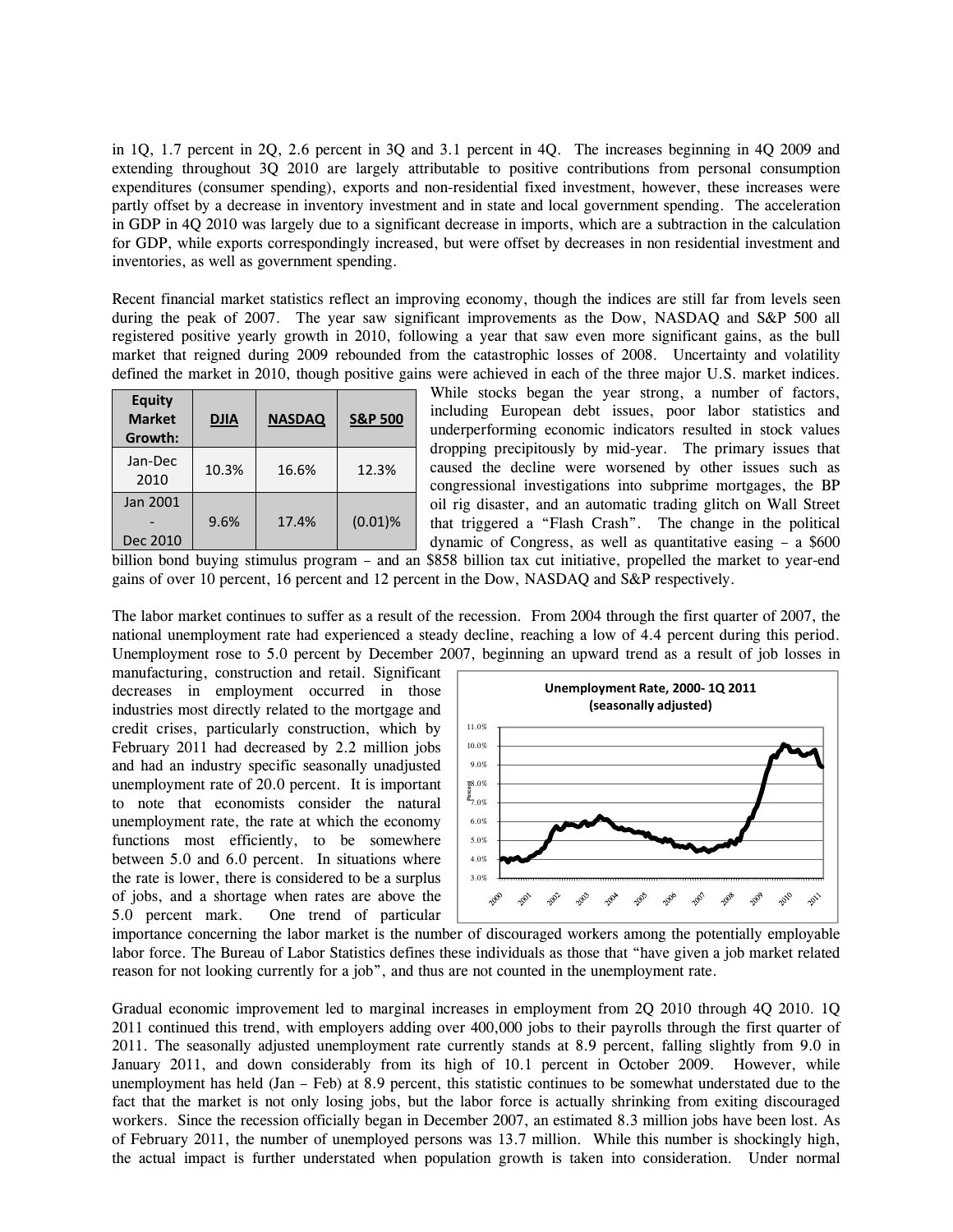conditions the labor market would have naturally added some jobs relative to growth from December 2007 to the present, merely to keep up with the natural growth in population. During the recession and subsequent recovery, the defensive posture of preserving job loss, rather than adding jobs as growth necessitates, means that the market would need to add millions more jobs than those lost over the course of the recovery to equal the pre-recession level of employment.

The Consumer Price Index (CPI-U) is an economic indicator most commonly referred to when measuring inflation in the United States. In the twelve months between January 2010 and January 2011, the percentage



change in the CPI-U (not seasonally adjusted) rose from 0.3 percent to 0.5 percent, averaging just a 0.1 percent monthly change in 2010. The index increased 1.5 percent for all of 2010, after increasing 2.7 percent the year prior. The energy index rose by 7.7 percent in 2010, after increasing 18.2 percent in 2009. Energy prices trended significantly upward in the second half of 2010, with the index rising 24.5 percent (seasonally adjusted) and 33.9 percent in the third and fourth quarters respectively. Household energy prices rose just 0.8 percent in 2010, after

registering a 4.9 percent decline in 2009, while food prices increased at a rate comparable to inflation, at 1.5 percent in 2010. Despite a steady rise in the energy index, including gasoline, fuel oil and natural gas, the overall change in the CPI-U for all items was moderate in 2010.

One of the most important economic indicators is the Consumer Confidence Index, as it measures the level of faith that consumers have in the current economy. The consumer market is especially important as it comprises two-thirds of the nation's economy. During economic downturns, Americans typically become less confident in the economy. This was the case for several years following the economic recession of 2001, as can be seen in the graph to the right. As economic downturns become longer and consumers observe continued negative economic

reports, the level of consumer confidence tends to decline. Conversely, confidence tends to increase with positive economic and political news, especially increases in employment levels. Beginning in late 2007 and lasting throughout 2010, consumer confidence remained low. Even though the economic environment has improved modestly, individuals have still been less likely to spend, and those who would like to are unable to do so as a result of restricted access to credit. In February 2009, consumer confidence hit a historic low of 25.3, down from 37.4 the month



prior, reflecting the pessimistic attitude toward the state of the economy that was widely shared among Americans. The index increased significantly in 2010 from its low of 2009, with February 2010 registering 46.4 – an 83.4 percent, February to February increase. Consumer confidence continued to rise in the first half of 2011, with January 2011 rising 11.5 points to 64.8 from December's figure of 53.3, largely from improving jobs data. The results of individuals surveyed indicated a 2.5 percentage point decline concerning the difficulty in getting a job, the best reading in this statistical category in two years.

New and existing home sales, one of the principal drivers of consumer spending over the past several years, fell dramatically from 2006 through 2008. Although there was incremental improvement in 2009, in 2010 average sales figures remained relatively flat from the prior year, despite a dramatic dip in July. Home sales activity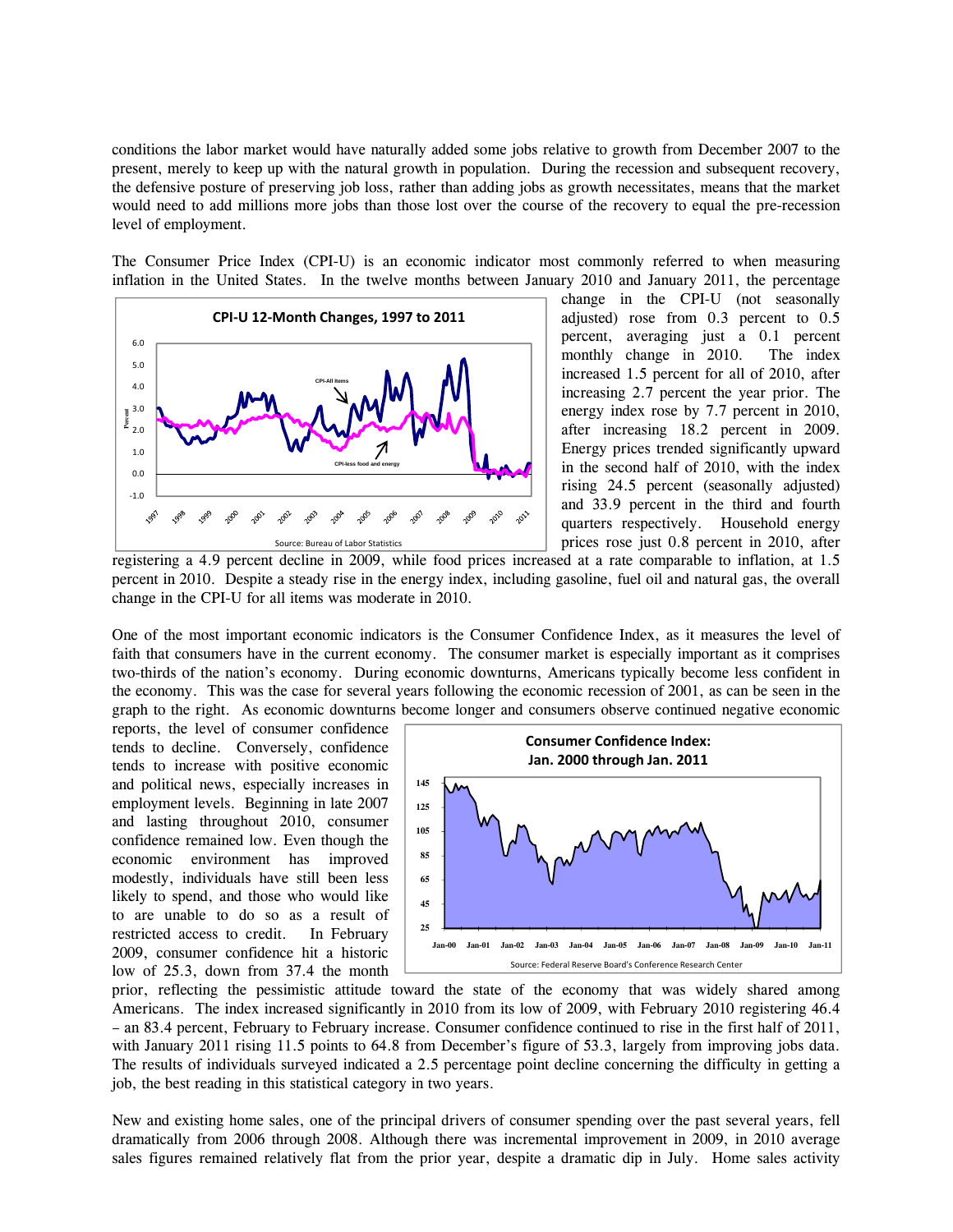increased monthly in 2009 and the first quarter of 2010 as the homebuyer tax credits of \$8,000 for new homebuyers, and \$6,500 for existing homebuyers incentivized some to buy homes. However, with an April 30, 2010 home purchase deadline for program eligibility, the precipitous drop from May through July 2010 could largely be attributable to the cessation of the program at that time. Home sales have since moderated, as sales prices dropped correspondingly to reduced demand.



From January 2010 to January 2011, home sales increased 5.3 percent, attributable to favorable housing affordability conditions. As of this writing, the inventory of unsold homes on the national market is approximately 3.4 million housing units, or a 7.6 month supply based on the current pace of sales. This is 180,000 units, or a 1.3 percent reduction from the 2010 national average monthly supply. Building permits and new residential construction, while having increased in 2009 from a dramatic drop in 2008, moderated in 2010. Building permits issued in January 2011

totaled 562,000 nationally, down 10.7 percent from the January 2010 rate of 629,000. New residential housing starts numbered 596,000 in January 2011, a 2.6 percent decrease from the January 2010 rate of 612,000.

The national median existing home price in January 2011 was \$158,800, representing a 3.7 percent reduction from the national median home price registered in January 2010. This is slightly worse from last year's year over year assessment, which reflected relatively no change from January 2009 to January 2010. In addition to other factors, the downward adjustment in median sales price was partly attributable to the purchasing characteristics of first time homebuyers. Distressed sales, which typically sell for 20 percent below market price, are the kind that have been commonly sought by first time buyers and represented approximately 37 percent of transactions in January 2011. As a note, as home sales volume moderated in mid 2010 following the end the Homebuyer Tax Credit Program eligibility period, prices fell corresponding to the reduction in demand.

Beginning in September 2007, the Fed initiated the first of five rate cuts, when in March 2008 an unexpectedly favorable assessment of the CPI prompted a 75 basis point rate cut, bringing the rate to 2 ¼ percent, the lowest since 2004. While inflation has been an ongoing and key issue monitored by the Fed, it can be inferred through their actions over the past two calendar years that combating the credit crisis and addressing the lack of liquidity in the financial markets has been a more pressing issue. It is, however, important to note that rate cuts typically are necessary to facilitate growth through capital investment, by



encouraging financial institutions to lend money, and to increase the value of the equity market. It is the job of the Federal Reserve to find the appropriate rate at which growth is stimulated, while not unreasonably contributing to inflationary pressures.

Despite its efforts to provide a balance between loosening a tight credit market, while also addressing the issue of inflation, the Fed had little choice but to continue to cut the Federal funds rate. By December 2008, the Fed had lowered the rate 8 times, for a total of 325 basis points for the year, ending at a level of  $0.00 - 0.25$  percent, with the Fed at this time indicating that "economic conditions are likely to warrant exceptionally low levels of the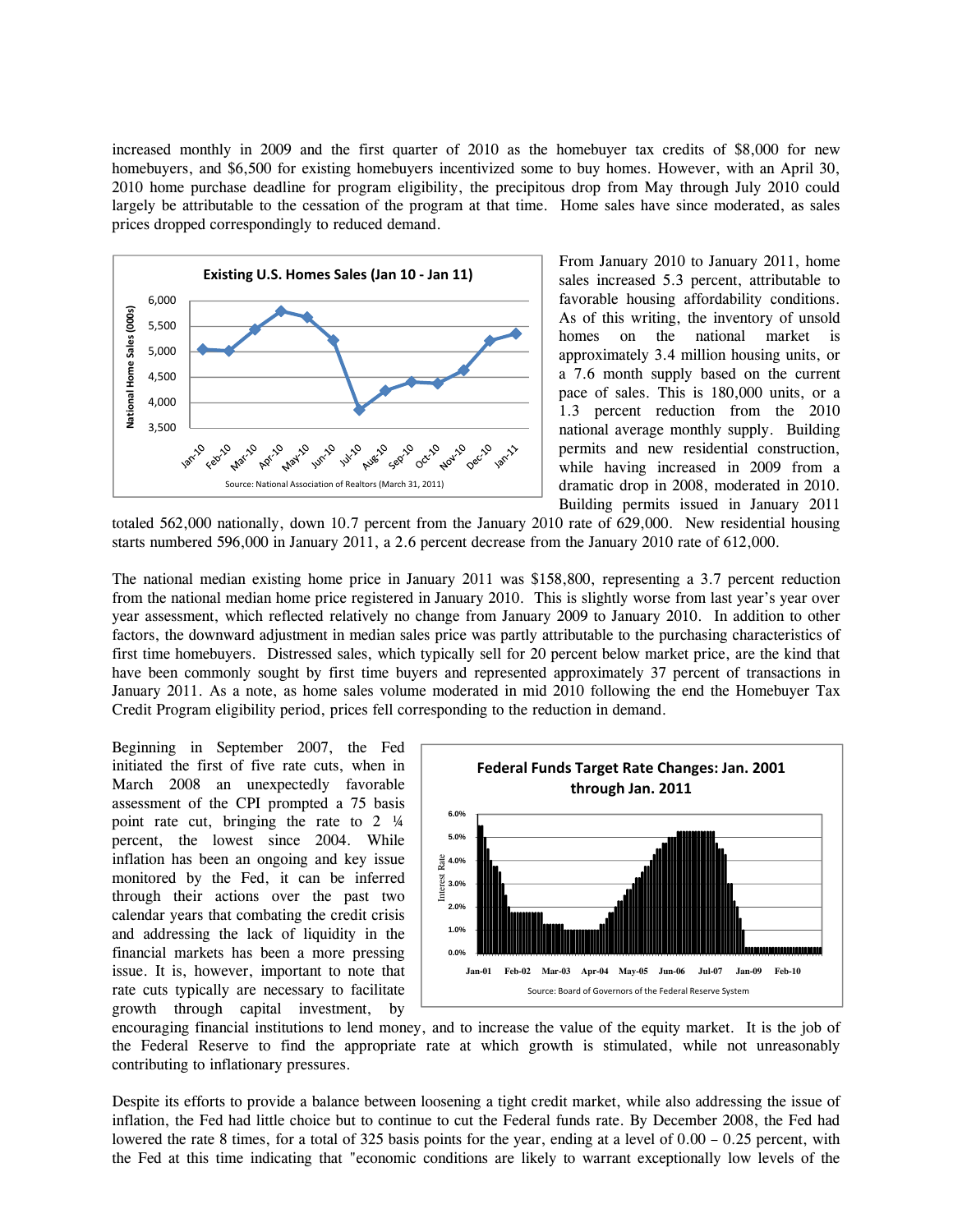federal funds rate for some time." The Fed funds rate has remained at this level since December 2008, and as of February 2011, represented over 25 months unchanged at effectively a 0.00 percent rate of interest. However, as previously mentioned, the access to credit for both businesses and individuals has remained restricted, despite the continuation of historically low interest rates.

### **Virginia Economy**

As the national economy has experienced booms and contractions over the years, the Virginia economy has largely followed the economic trends experienced by the United States. While the State economy generally follows the lead of the nation, the Commonwealth has outperformed the national economy in several economic indicators. Population growth and per capita income have both outpaced national levels. The Commonwealth of Virginia has experienced a lower unemployment rate than the majority of the country for many years. Other indicators, such as new business incorporations, new vehicle registrations, and manufacturing production employment seem to mimic national trends.

According to the 2010 U.S. Census, the population in the State of Virginia now stands at 8,001,024, an increase of 922,509, or 13.0 percent from 2000 Census figures. Virginia remains the twelfth most populous state in the Country. Over 80.0 percent of the State's growth during this period was concentrated in three major metropolitan statistical areas, with the greatest occurring in Northern Virginia, which accounted for roughly 55.0 percent of growth, followed by metropolitan Richmond at 17.0 percent and Hampton Roads at 10.0 percent. During the same time period the national population increased by 9.7 percent, 3.3 percent less than the growth experienced in Virginia. In addition, Virginia is also one of the most educated states in the U.S., with 33.6 percent of persons 25 years of age or older having a bachelor's degree or higher, ranking sixth among the states. Correspondingly, with a 2009 per capita personal income of \$44,129 and an average annual wage and salary disbursement of \$49,554, Virginia ranks seventh and eleventh among the states, respectively in these categories. While the average salary in the U.S. fell by 2.6 percent from 2008 to 2009, the Virginia state average declined by only 0.5 percent, a comparison that reinforces Virginia's strong economic position in the U.S. It should be noted that 2009 State per capita personal income data represents the most recent data available.

While the population of the Commonwealth was estimated at over 8 million as of April 1, 2010, the level of growth has recently been slower than that experienced in the first half of the decade. From 2000 through 2006, the average year over year population growth was roughly 1.3 percent, while growth from 2007 through 2010 (As of April 2010) averaged just over 1.0 percent growth. While the growth rate has yet to return to levels observed prior to the recession, higher rates of growth are anticipated. Virginia's population growth equation is comprised



of two elements; natural increases, resulting from more births than deaths, and net inmigration, the net difference between individuals moving in and leaving the state. In recent years, these two figures as a percentage of the total population growth statistic have been relatively even. However, in the second half of the decade, the balance between these two contributing factors has grown less even, with natural increases exceeding migration into the state. This phenomenon was likely caused by economic conditions that resulted in a stagnant housing market and limited job prospects, factors that limited mobility. However, from 2009

through 2010, growth in the state was such that the net migration for the eleven year period 2000 – 2010 rose to a level equivalent to natural growth, with each component rising 6.5 percent to comprise the 13.0 percent total population growth statistic. The rise in in-migration, returning to a balance between natural and migration factors, is encouraging, as it is an indication that Virginia's labor market, as well as its numerous amenities are competitive relative to the nation. From 2003 to 2007, national and state unemployment rates steadily decreased. In 2007, when the economy began to crumble, unemployment rates began to rise, with the national rate spiking at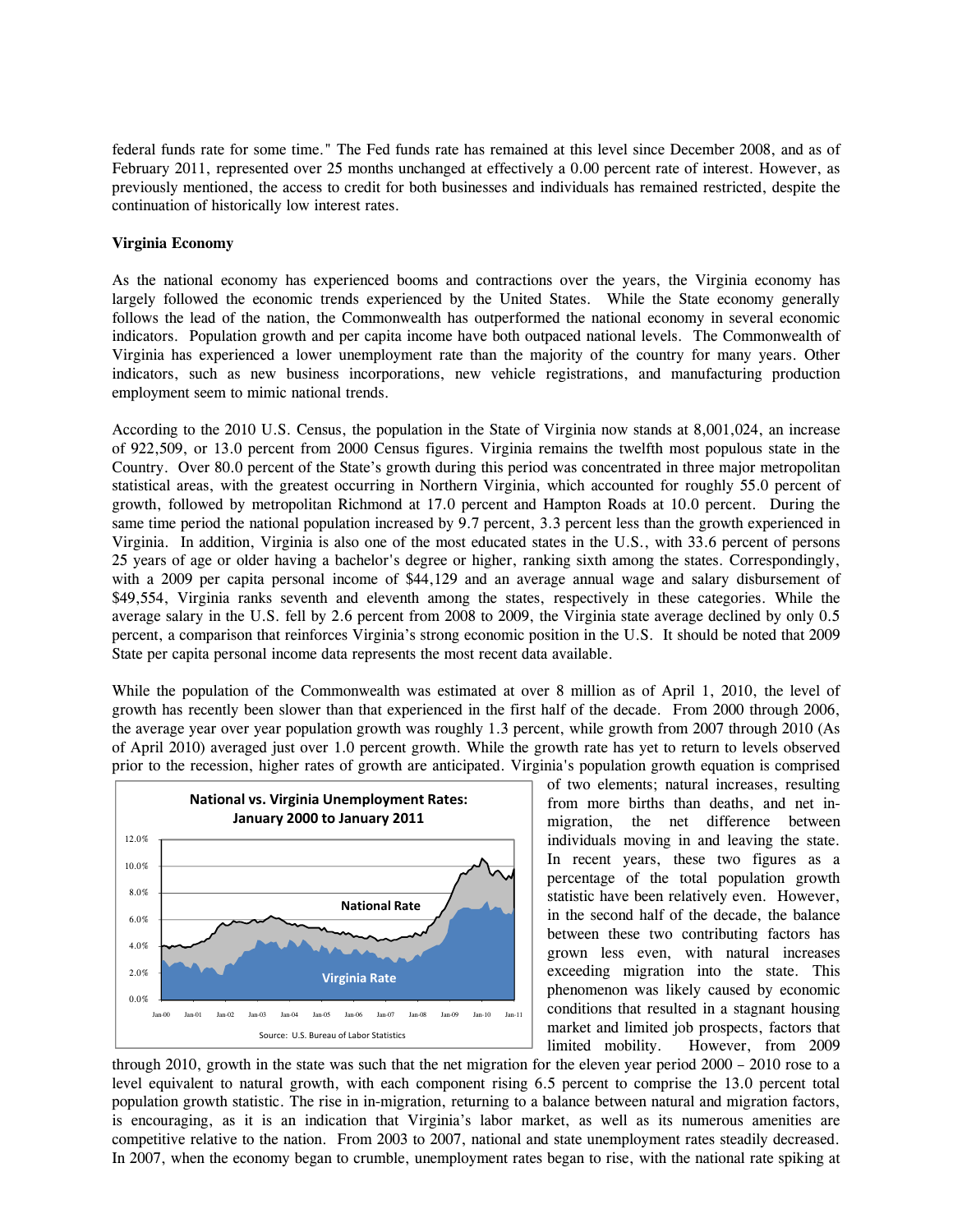10.1 percent in October 2009, before moderating to 9.7 percent by January 2010. Despite the economic hardships experienced throughout the country, according to the U.S. Bureau of Labor Statistics, Virginia had the  $9<sup>th</sup>$  lowest seasonally adjusted unemployment rate average in the nation as of February 2011, registering at 6.4 percent. The unemployment rate for the nation during the same time was 8.8 percent, indicating that even during times of economic difficulty Virginia continues to fare better than most states in the U.S.

Typically during periods of normal growth, throughout the state the level of job growth varies significantly by geographic area. The northern portion of the state, which offers the highest concentration of professional and business services, as well as technology and federal contracting jobs, accounts for more than one-half of the

state's job growth. Industrial and manufacturing labor, which is concentrated in the southern portion of the state, accounts for the remainder of the state's job growth. In the national unemployment rankings, Northern Virginia is not treated as a separate area, but as part of the Washington, D.C./Virginia/Maryland/West Virginia metropolitan area. Employment in the Richmond Metropolitan Area, one of nine publishable metropolitan statistical areas in Virginia, was 596,354 in January 2011, which is up 1,421 jobs, or 0.20 percent from January 2010. However, looking back over a three



year period, regional employment is down 27,320 since January 2008, representing a 4.4 percent decline. Since the recession began, the area has experienced significant job loss due to business closings, particularly in the trade/transportation, manufacturing, and finance industries.

While population and unemployment are important indicators, other business economic indicators are vital in analyzing the performance of the Virginia economy. Since many other sectors of the economy feed off of new home construction, one significant indicator is the number of single family building permits issued. 2010 saw a



modest decrease from 2009, with 16,123 permits issued for the year, representing a decrease of 113 permits, or eight-tenths of a percent from the prior year. The lackluster performance in this statistic roughly approximated the national housing trend for 2010. The continuation of low numbers is partly attributable to the surplus of inventory on the market from foreclosures, weakened consumer demand and insufficient access to credit. While the year over year difference in single family housing permits is nominal, it doesn't truly reflect the reduction in

permits that has occurred since the recession began. To put in perspective the significant drop in residential building from pre-recession levels, in 2009 and 2010 there were 16,236 and 16,123 building permits issued respectively, which represents decreases of 44.8 and 45.2 percent respectively, from the 29,434 permits issued in 2007.

Despite the modest increase in demand for housing related to the Homebuyer Tax Credit – which in July 2010 extended the closing deadline to September 30, 2010 – it has been the opinion of real estate agents and industry analysts that the credit did little to perpetuate upward sales momentum. Home prices have stabilized, but are still below their 2006 peak, and many existing homeowners currently owe more on their homes than what they're worth. While the efforts to modify loans that were facing foreclosure has been ineffective, there exists the potential for many new homes to continue to be added to the existing over-saturated inventory, which should act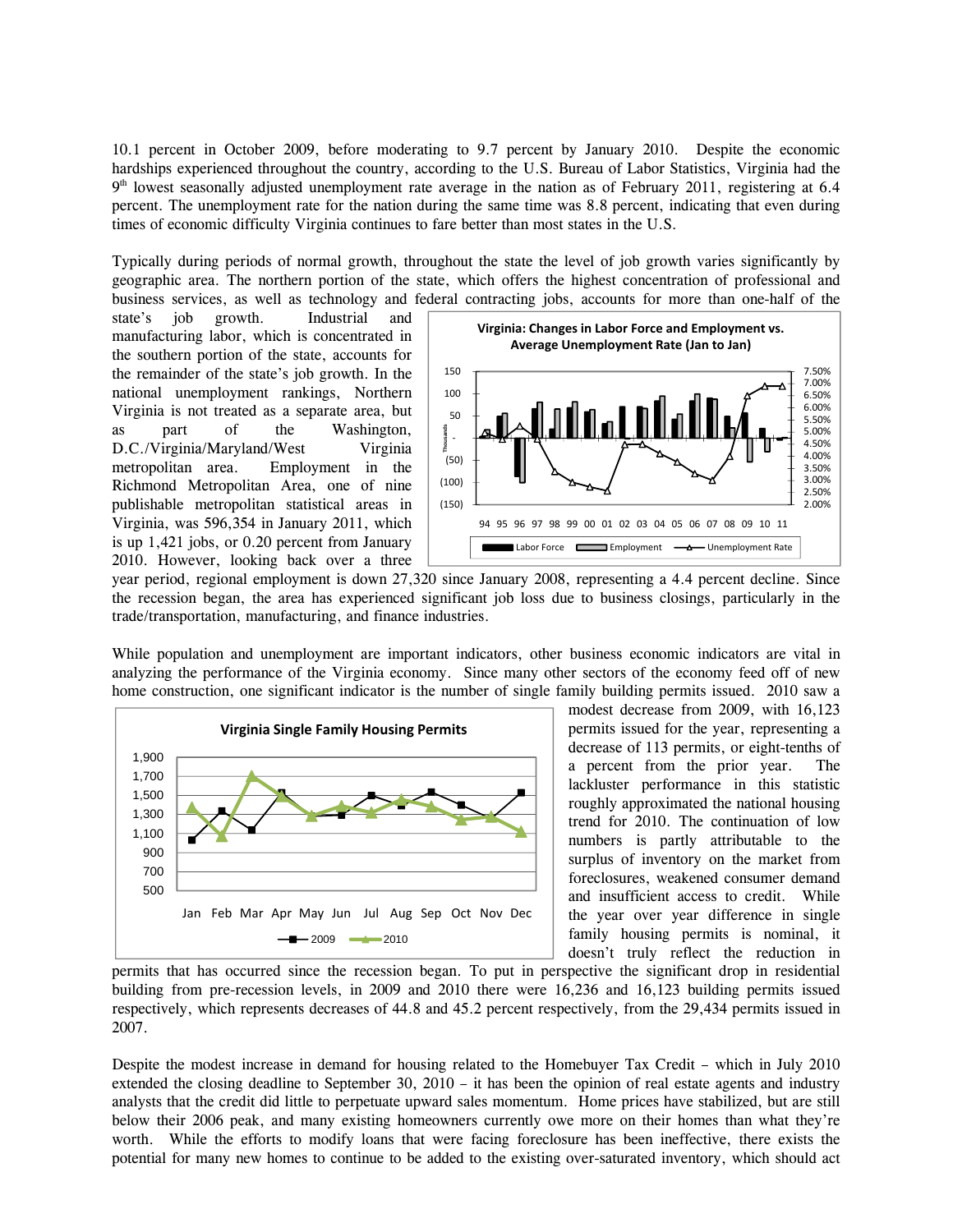to depress prices, and further dissuade builders from obtaining permits, given the gross supply and demand imbalance that will likely exist.

Virginia is a very attractive location for businesses as it features a low tax burden, business-friendly laws, and an aggressive economic development program. New business incorporations are one way in which the soundness of

the State economy is measured. Due to the fact that the incorporation of a new business requires a large investment, this indicator is tied heavily to perceptions of the state of the economy. In 2010, 12,609 new businesses were incorporated, representing a reduction of 250, or 1.9 percent from 2009. However, the 2009/2010, year over year decrease actually represents an improvement from the prior year reduction. In 2009, 12,859 new business incorporations reflected an 18.4 percent decrease from the 15,765 incorporations registered in 2008. The most recent statistics continue a relatively downward trend that began in late 2005 and has accelerated since the



recession began in 2007. General economic uncertainty, compounded by historically low consumer confidence has strongly affected business growth, and correspondingly, the number of new business incorporations in the state.

Following three straight years of decreased automobile sales in Virginia, 2010 improved upon the prior year's sales figures. According to the Virginia Employment Commissions' *Virginia Economic Indicators* publication for the fourth quarter of 2010, the newest of such publications, 359,069 vehicles were registered in the state during 2010, compared to 328,328 registered in 2009, an increase of 9.3 percent. However, looking back to 2008, this figure represents a decrease of 77,934, or 19.2 percent, and is a reflection of consumers' continued lack of confidence in the economy. It is important to note that, prior to the recession and the subsequent automotive industry crisis, even during the periods in which auto registrations decreased in Virginia, the market had historically remained one of the strongest pieces of the economy. Low interest rates and other financing incentives supported strong sales in the years leading up to the nation's economic decline. However, the economic climate, fuel price volatility, and drastic changes in consumer behavior contributed to a precipitous decline in automobile sales from 2007 through 2009. Domestic auto manufacturers rebounded in 2010, with sales of approximately 11.5 million new cars and trucks. Chrysler's sales rose 17 percent, Ford Motor Company's sales rose 15 percent, and General Motors Company's sales rose over 6 percent in 2010. However, despite these increases, overall automotive sales in 2010 were still the second worst in nearly three decades, the lowest being 2009.

Although some of the previously mentioned statistics show a decline in select areas, it is important to note that over the past several years, Virginia has continually maintained one of the strongest state economies in the country. According to the Bureau of Labor Statistics, as of February 2011, Virginia's seasonally adjusted unemployment rate was 6.4 percent, 2.4 percent lower than the U.S. rate of 8.8 percent, representing the  $9<sup>th</sup>$ lowest monthly unemployment rate in the U.S. While 2009 saw approximately 126,000 jobs lost statewide, which represented 3.4 percent of non-farm employment, 2010 registered an increase in employment. From January 2010 to January 2011 (seasonally adjusted) Virginia increased its total non-farm employment from 3,613,200 to 3,643,400, an increase of 30,200, or eight tenths of a percent. February 2010 continued the upward trend in employment, with 11,900 jobs added, with increases in State and local government, public and private schools and colleges, leisure and hospitality, finance, manufacturing and professional and business services. These gains were offset by a decline in the construction sector – the hardest hit employment sector during the recession and subsequent recovery – with reductions also occurring in both the information and trade and transportation sectors.

However, despite performing well relative to most of the states, Virginia was by no means immune to the economic difficulties experienced by the rest of the nation. Job losses in 2009 were approximately 50,000, negatively impacting eight of ten employment sectors, while home sales and values continued to decline. 2010 continued these negative trends, with total non-agricultural employment falling by over 2.0 percent, or nearly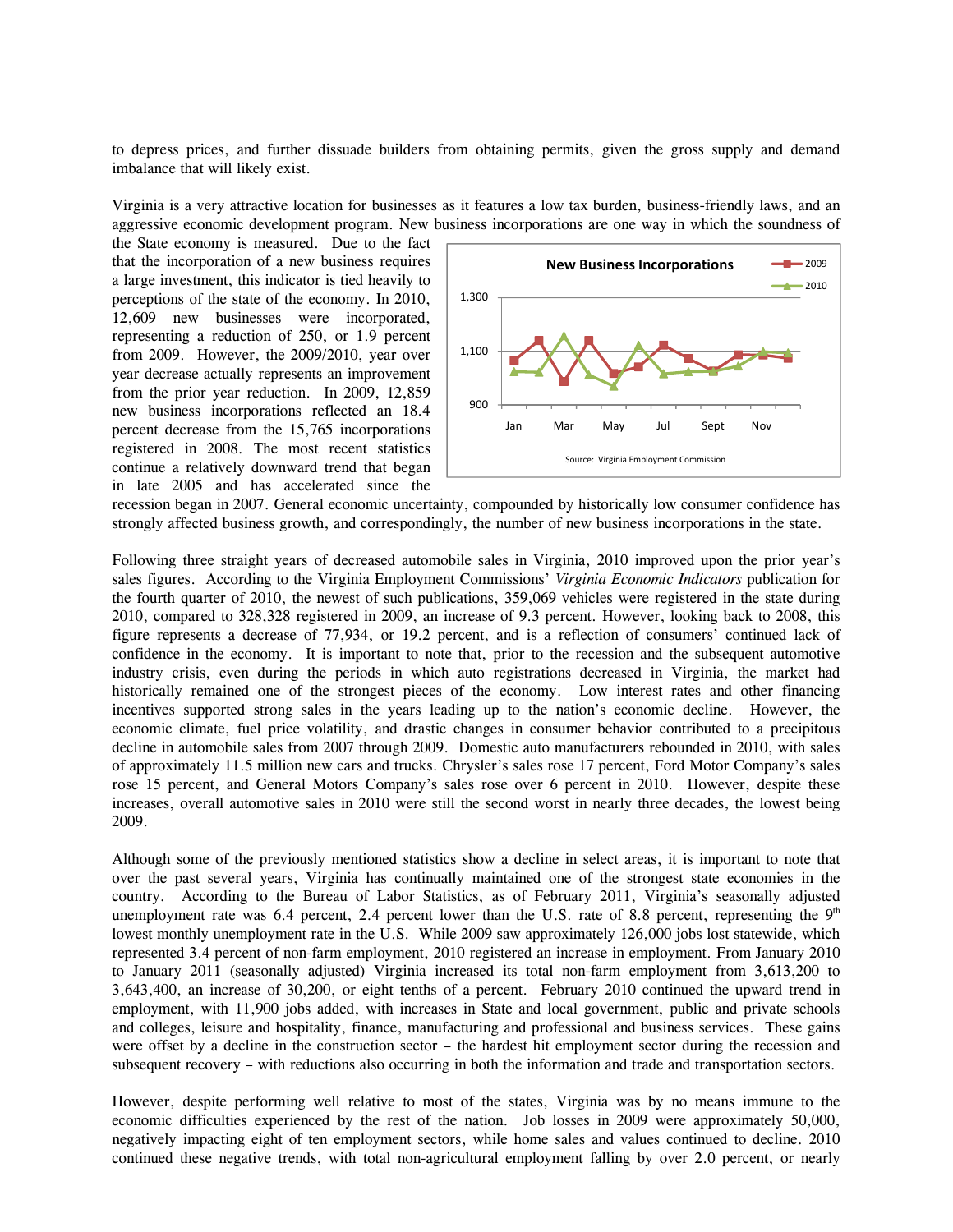80,000 jobs. The construction and financial markets, the two sectors most closely related to housing, were affected disproportionally higher, losing nearly 32,000 jobs combined.

### **Local Economy**

Over the past sixteen years, the Henrico County economy has become more diverse as the County has grown. Since 1995, the County's population has increased 28.0 percent. Increasing from 239,683 to 306,935, Henrico is now the fifth most populous County in the Commonwealth. At the same time, the average daily student population attending Henrico County Public Schools has increased by 34.8 percent. In reaction to such growth trends, the County of Henrico has responded to the needs of the community by offering more services. As education and public safety are both high priorities of the County, these two areas experienced the most



employment growth. The education personnel complement increased by 63.3 percent since 1995 as the number of education facilities grew 27 percent over the same time period. This figure does not include additions or renovations to existing structures. Public Safety increased its personnel complement by 45.1 percent over the



same period. A large portion of this increase is due to the additional personnel in the Sheriff's Office needed to staff the regional jail, which opened in 1996, as well as additional positions within the Division of Fire, with additions of 155 and 212 to the Divisions respectively. It also should be noted that 176 positions have been added in the Division of Police over the same sixteen years. Since 1995, General Government (excluding Public Safety) experienced an increase in personnel of 23.7 percent. All increases in personnel and service levels were accomplished while real estate tax rates in Henrico decreased from \$0.98 per \$100 of assessed value to \$0.87 per \$100 of assessed value during this time period. In addition, Henrico

citizens experienced increases in income larger than national and State averages. From 1995 to 2008, per capita income in Henrico has increased by \$19,216, or 71.9 percent, to an average of \$45,911. It should be noted that as of this writing, the 2008 County data is the most recent information released by the Bureau of Economic Analysis.

Recent conditions in the national and state economies have severely disrupted the County's economy, particularly with respect to business failures and employment. While historically the county's unemployment had fallen well below that of state and federal figures, in March 2009, Henrico County registered a 7.1 percent unemployment rate, slightly exceeding the state unemployment rate of 7.0 percent, the worst in 17 years. The County's unemployment rate remained higher than that of the state through January 2010, when the unemployment rate of 7.4 percent fell below that of the state's 7.6 percent. As of February 2011, Henrico County's not-seasonally adjusted unemployment rate was 6.6 percent, equal to that of the state. This is a significant improvement over the same time a year prior, when Henrico County's rate was 7.5 percent. Relative to the region, Henrico County continues to outperform its neighbors with respect to employment. The Richmond Metropolitan Area in February 2011 registered an unemployment rate of 7.4 percent.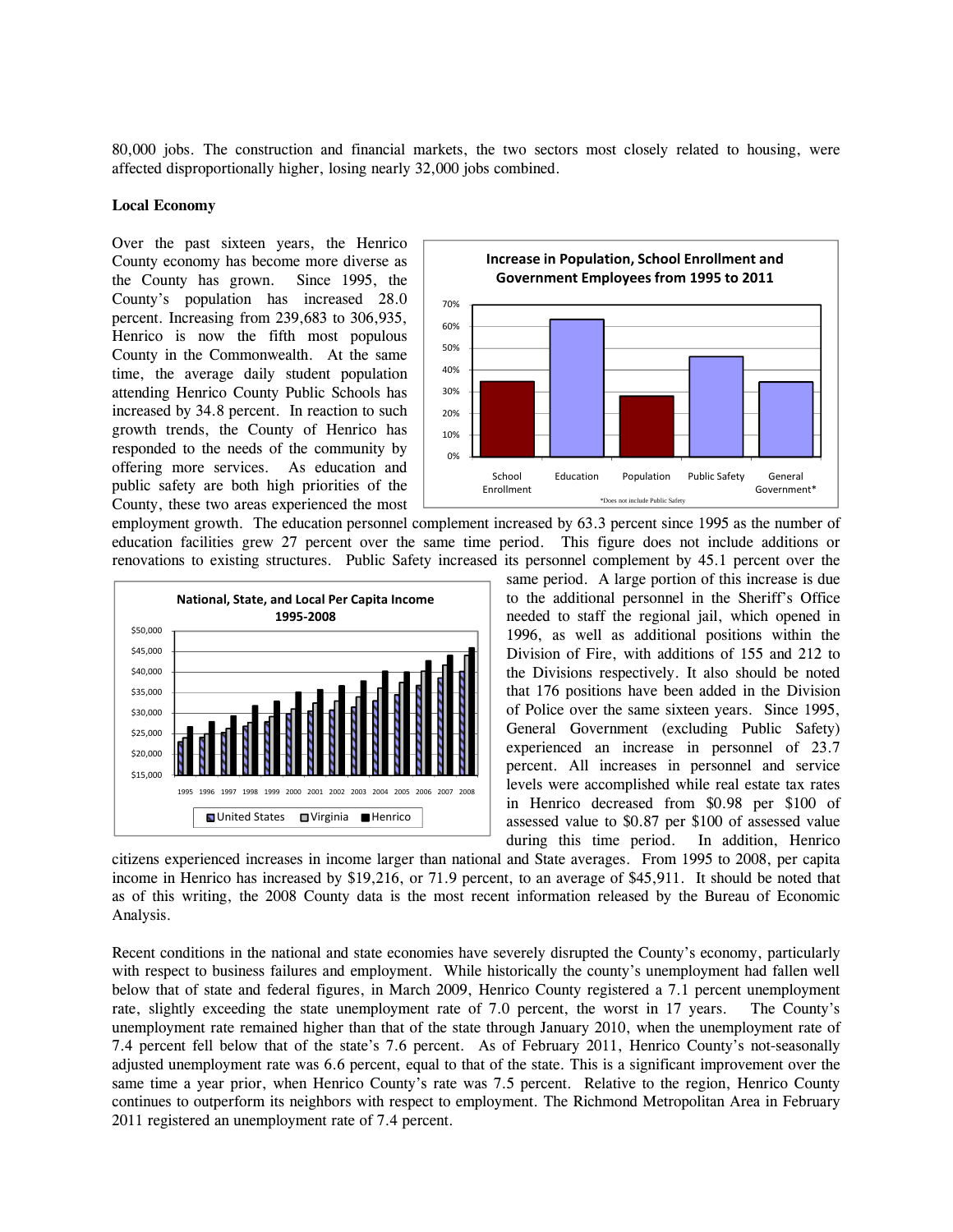Despite the severity of the recession's impact on the local economy, there have been signs of improvement that indicate that the recovery is progressing. Henrico's highly skilled workforce, sound infrastructure and business friendly environment have facilitated corporate expansion and economic development activities that should translate into labor growth, as well as have a corresponding impact on local revenues in the future. In addition, consumer confidence is improving, as reflected in increased sales tax revenues. Henrico County continues to lead its regional counterparts in this category.

One of the most important economic indicators the County monitors is general property tax revenue. This revenue includes both current and delinquent real and personal property tax revenue. Property tax generates the largest percentage of revenue for Henrico County, representing 52.2 percent (estimated) of total General Fund operating revenue in FY201-12. A large driver behind the growth in this revenue historically, has been the strength seen in the County's real estate market, relative to the national market. The chart to the left illustrates



the overall upward trend in the average sales price of new and existing homes in comparison to the decrease in fixed mortgage rates. However, in 2008, as a result of the housing market crisis experienced nationwide, there was a corresponding drop in demand for housing in Henrico County, resulting in a higher monthly inventory, and stagnation in sales prices. Interest rates on 30 year fixed rate mortgages also fell significantly over this period, which facilitated some home buying and somewhat alleviated downward pressure on sales prices. The average 30 year fixed mortgage rate for 2010 was 4.69 percent,

and was 4.76 percent in January 2011. It should be noted that the Board of Supervisors has decreased the Real Property Tax Rate three times since FY2004, from \$0.94 per \$100 of assessed value in CY2004 to \$0.92 per \$100 of assessed value in CY2005, then to \$0.90 per \$100 in CY2006, and was reduced again to \$.87 per \$100 in CY2007. The rate has remained unchanged through CY2010.

Another indicator the County monitors is local sales tax receipts compared to those collected in the Richmond Metropolitan Area. In actual dollars, Henrico's local sales tax receipts totaled \$54.7 million in FY2009-10, representing a 2.5 percent drop from the prior fiscal year. Over the past fiscal year, Henrico County recorded a

45.4 percent share of the total local sales taxes collected in the Richmond area, compared to 31.5 in Chesterfield County, and 23.1 percent in Richmond City. Henrico County's figure is slightly above the five year average of 45.2 percent. While Henrico's sales tax collections decreased by 2.5 percent, its percentage share of regional sales *increased* by 0.4 percent, which is an indication of the strength of Henrico's local retail base. Overall, the Richmond Metropolitan Area experienced a decrease of 3.3 percent, a relative improvement from the previous year over year decrease of approximately 3.8 percent. Based on these statistics, while there was clearly some reduction in *Source: Virginia Department of Taxation* 



consumption correlated to the reduced level of sales revenue generated in the region, Henrico County's sales figures continue to out-perform other localities in the region. These statistics are a reflection of the quality and variety of Henrico County's local retail base, which is an attractive option for local residents, as well as a shopping destination for consumers of neighboring localities and other non-residents.

Building permit fees are also an important economic indicator carefully monitored by the County of Henrico. This revenue is considered to be elastic, meaning it will vary from year to year based on current economic situations. A change in the number of building permits issued can be used to gather information about the shape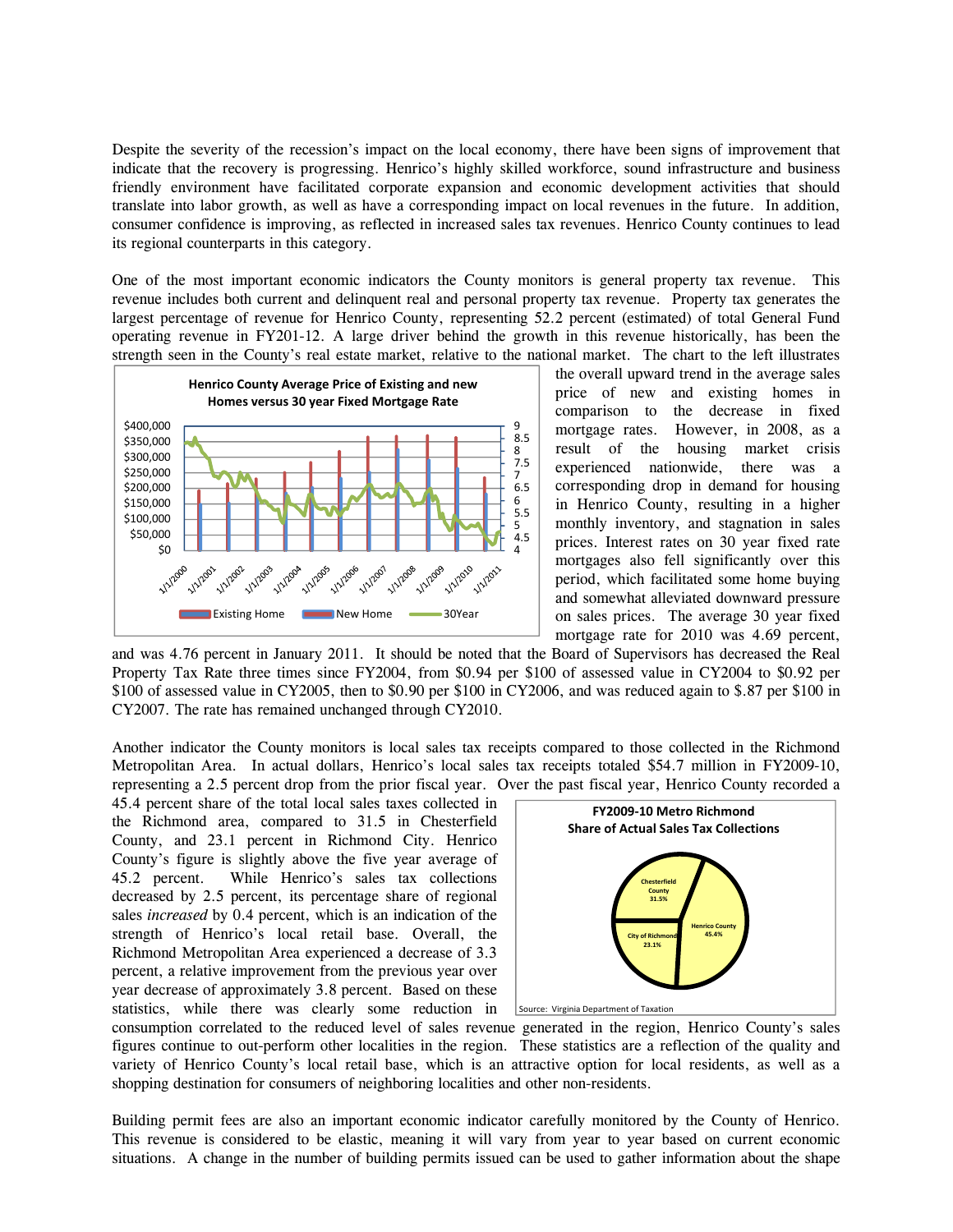the economy will take in the future. In FY2006-07, actual revenues decreased when compared to FY2005-06 as the number of new single-family permits issued decreased 16.0 percent, reflective of the cooling housing market being experienced nationwide. This cooling trend is further reflected upon analysis of the FY2007-08 to FY2008- 09 permit data, which reveals that single family permits actually declined by 46.4 percent during this period. Prior to the market cool down, Henrico County experienced a boom in new home construction, as did the rest of



the country, primarily due to historically low interest rates and the availability of credit. In fact, in FY2001-02 and FY2002-03, the level of single family permits increased each year, with an overall 21.5 percent increase during this period. However, in FY2003-04, the number of permits dropped by 6.7 percent, while in FY2004-05, the number of permits in Henrico jumped back up by 5.2 percent. While Henrico County experienced significant growth in the number of singlefamily permits being issued over the fiveyear boom period between 2001 and 2005, the national growth pace was greater during

this time period. Over this period, the national average annual increase for single-family permits issued was 6.9 percent, with an overall 31.7 percent growth comparing 2005 to 2001 levels. Henrico County, on the other hand, averaged an annual 5.2 percent increase for single-family permits issued during this time period, with an overall 19.3 percent increase comparing FY2005 and FY2001 levels. The number of single family building permits fell dramatically in 2007, falling 25.5 percent, and further declining at a rate of 16.0 percent in 2008. FY2009 registered the lowest numbers over the ten year period examined, with 602 permits issued, reflecting a decrease of 46.3 percent from the 1,122 permits issued in FY2008. FY2010 showed a modest improvement in the number of single family permits issued, registering 630 permits, reflecting an increase of 4.6 percent from the prior fiscal year. This figure, however, remains significantly below the peak of FY2003, when 2,024 permits were issued. Comparing FY2010 to FY2003, single family permits issued fell by 1,394, representing a decrease of 68.8 percent.

The County also monitors changes in the number of new and used automobile registrations. These registrations gauge the community's confidence in the local economy and determine the amount of its citizens' disposable income. In 2010, the County of Henrico reported 9,542 new and 43,912 used automobile registrations. These overall numbers represent a 1.4 percent increase from those recorded in the previous year. For 2010, 34.7 percent of all care sales occurring in the Richmond Metropolitan Area occurred in Henrico County.

#### **Conclusion**

The downturn in the economy that began in late 2007 was officially declared as having ended June 2009, though its effects on all sectors of the economy are still being felt through the first quarter of 2011. While the recovery has been slow, it is progressing, and the necessary mix of manufacturing and consumer and business spending is occurring. GDP will likely expand at a rate comparable to 2010 and may gain momentum in the third and fourth quarters of 2011 as the economy and consumer sentiment improves, employers add to their payrolls and the housing recovery strengthens. However, high energy costs could very well stymie economic growth, as turmoil in the middle-east and the disaster in Japan are currently contributing to higher per barrel oil prices and correspondingly higher fuel prices. The national average per gallon gasoline price as of this writing is \$3.826 (Richmond, VA average is \$3.775) and it is expected by most analysts that gasoline will climb in excess of \$4.00 per gallon and maintain this level throughout the summer months, regardless of any potential downward adjustment in oil prices as social disruptions in the middle east are resolved. While the increase in the Consumer Price Index (CPI) is driven primarily by energy, the CPI, which grew by roughly 1.5 percent from December 2009 to December 2010, is expected to rise to about 2.5 percent for 2011. Higher costs for energy and other goods has resulted in higher commodity prices for manufacturers, though the lack in consumer wage increases due to high unemployment levels means that businesses aren't able to pass most of these costs on to consumers. This phenomenon somewhat mitigates the impact of inflation for the consumer, but perpetuates low employment and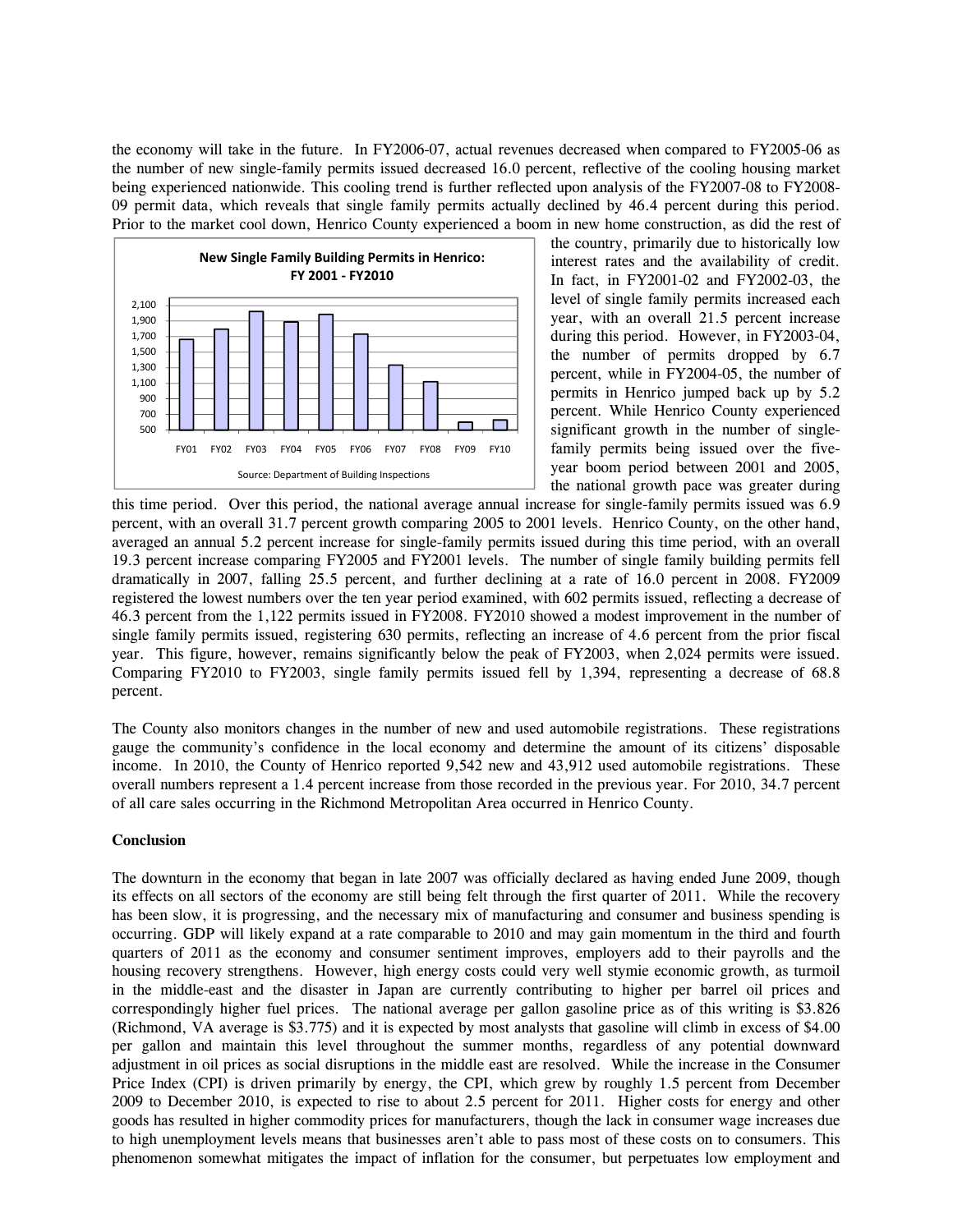reduced business investment as businesses are forced to lower their margins on the sale of goods given the increased cost of inputs. While the high cost of fuel also presents some longer term inflationary worries, energy prices, as has historically been the case, are expected to moderate, and the core CPI is expected to grow at a rate roughly comparable to that of 2010, meaning that further economic stimulus by the Federal Open Market Committee may be on the table.

The extension of the Bush Era tax cuts, payroll tax holiday, extension of unemployment benefits, and incentives for businesses to invest and expand, which cumulatively amounted to an \$858 billion stimulus, have helped to spur growth. In what is perhaps the most encouraging statistic, consumer spending in the fourth quarter of 2010 followed previous quarters' growth, indicating that the uptick in this category wasn't exclusively driven by inventory restocking, as continued consumption drew down inventories through the end of the year and into the first quarter of 2011. As improving economic data results in greater consumer confidence, consumer spending will grow and stabilize, thus growing GDP, which is largely driven by personal consumption expenditures. While 2009 saw a decline in GDP of 1.2 percent, 2010 GDP increased by 1.8 percent and analysts believe that GDP will likely expand at a rate of 3.0 percent in 2011. Trade will have some impact on GDP, as the recovery will increase consumption of imports domestically, though the growth in imports likely won't match the 17.0 percent gain in 2010, while a slightly weaker dollar could make exports more attractive overseas.

Given the recession's impact on the labor market, the level of current and projected growth is unlikely to have an immediate, strong impact on job creation. Based on economists' assessments, it would take approximately four percent annual growth to lower the unemployment rate by one percentage point annually, and Federal Reserve Chairman Ben Bernanke has been quoted as saying that growth of 3.5 percent per year (an annual growth factor that exceeds current estimates) means it would take five to six years for the labor market to normalize. Jobs, however, are being added, and the seasonally adjusted unemployment rate as of February 2011 of 8.9 percent was the lowest since 8.6 percent in March 2009. Analysts predict job growth in the neighborhood of about 2 million in 2011, which means it will likely take several years to recover the over 8 million jobs that were lost during the recession. Unfortunately, the unemployment rate will likely remain relatively unchanged during this period, as discouraged workers who were previously not included in the unemployment statistic reenter the workforce as the economic recovery progresses.

Like the rest of the nation, the County of Henrico continues to recover from the effects of the most devastating recession in over 80 years. However, the County continues to respond better than national averages. While sales tax collections slowed in FY 2010, registering 2.5 percent lower than the year prior, they grew by over 7.0 percent through the first quarter of FY 2011, and Henrico County's sales remain the strongest in the Metropolitan Richmond area. As the County of Henrico continues to operate within sound and conservative parameters, it is prepared to handle periodic fluctuations and uncertainties in the national, state and local economies, as well as the more severe economic conditions that we are faced with today.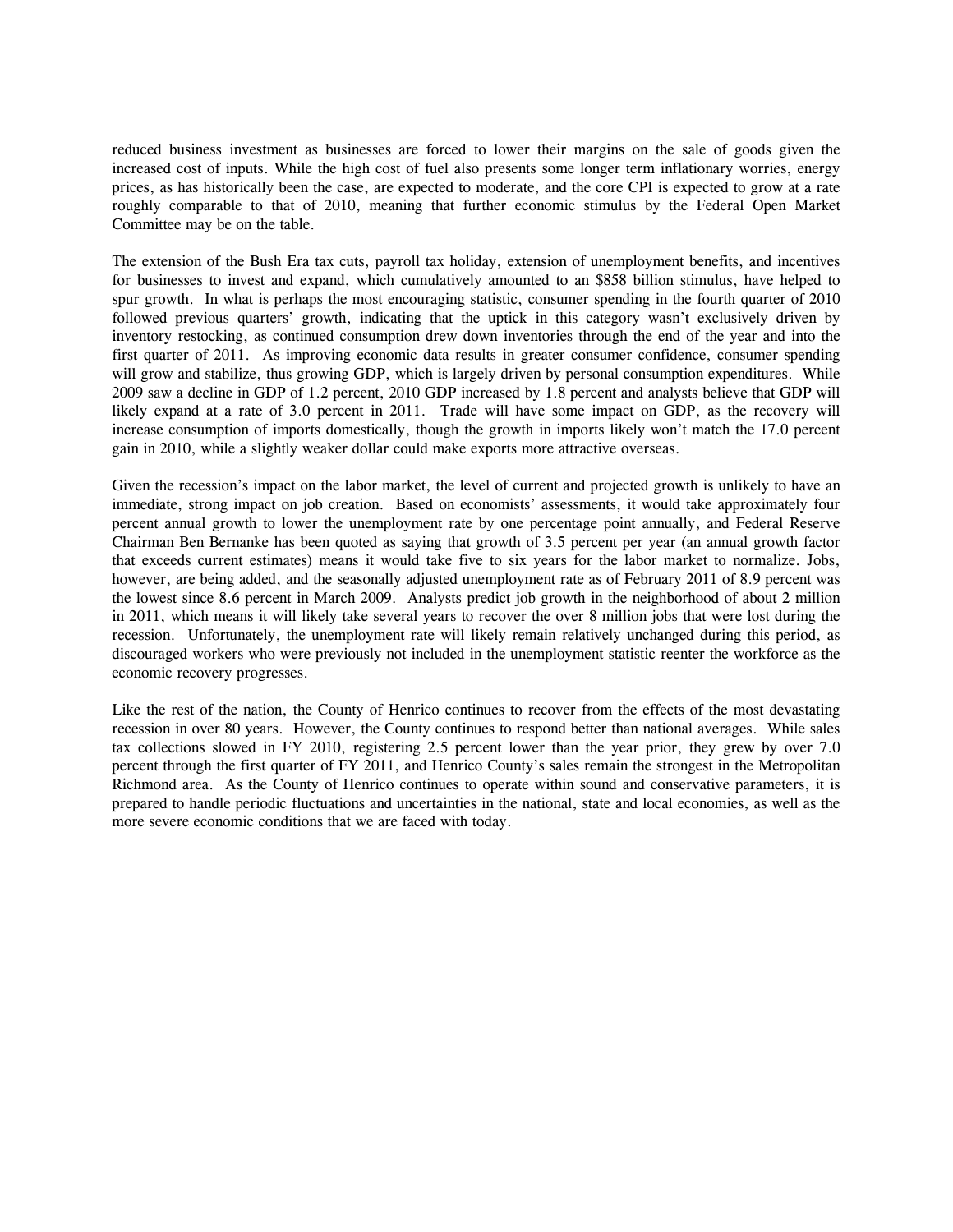### **Sources/Bibliography:**

Bernanke, Ben. "Federal Reserve Board's Semiannual Monetary Report to the Congress." Monetary Policy Report submitted to the Congress pursuant to section 2B of the Federal Reserve Act. Washington D.C. March 1, 2011.

Conference Board. Consumer Confidence Index Tables. March 2011.

County of Henrico. Approved Annual Fiscal Plan 1996-97. July 1996.

County of Henrico. Approved Annual Fiscal Plan 2009-10. July 2009.

County of Henrico Proposed Annual Fiscal Plan 2010-11. April 2010.

County of Henrico Proposed Annual Fiscal Plan 2011-12. April 2011.

County of Henrico. Revenue Briefing: Fiscal Year 2011-12. April 2011.

Federal Reserve Bank of New York. Historical Changes of the Target Federal Funds and Discount Rates: 1971 to Present. <http://www.newyorkfed.org/markets/statistics/dlyrates/fedrate/html.>Retrieved 4/11/2011.

Freelunch.com. National Light Vehicle Sales Data, Gasoline Prices, Housing Sales, Housing Sales Prices, Housing Starts, Mortgage Rates. April 2011.

Mezger, William F. Economic Assumptions- For the United States and Virginia: Calendar Years 2010, 2011, & 2012; program years 2010 & 2011. Virginia Employment Commission. December 2009.

Mezger, William F. Virginia Economic Indicators & U.S. Economic Outlook, – Fourth Quarter 2007 Data. Virginia Employment Commission. 2007.

Mezger, William F. Virginia Economic Indicators & U.S. Economic Outlook, – Fourth Quarter 2008 Data. Virginia Employment Commission. 2008.

Mezger, William F. Virginia Economic Indicators & U.S. Economic Outlook, – Fourth Quarter 2009 Data. Virginia Employment Commission. 2010.

Mezger, William F. Virginia Economic Indicators & U.S. Economic Outlook, – Fourth Quarter 2010 Data. Virginia Employment Commission. 2011.

U.S. Bureau of Economic Analysis. Gross Domestic Product Fourth Quarter 2010 Release (Full Release). March 29, 2011.

U.S. Bureau of Economic Analysis. Regional Economic Accounts: Richmond Metropolitan Statistical Area. Per Capita Personal Income, 2008.< http://www.bea.gov/regional/bearfacts/action.cfm.> Retrieved 4/11/2011.

U.S. Bureau of Labor Statistics. Consumer Price Index Tables, National Unemployment Rate, Current Population Survey. 2011.

U.S. Department of Commerce. Bureau of Economic Analysis. Gross Domestic Product, Per Capita Income, MSA Population. 1994 - 2010.

U.S. Department of Housing and Urban Development, U.S. Department of Commerce. News Release. New Residential Construction in January 2011. February 16, 2011.

Virginia Department of Taxation. Metro Richmond Local Sales Tax Revenue. April 2010.

Virginia Department of Motor Vehicles. Automobile Registrations. April 2010.

Virginia Employment Commission. Henrico Local Unemployment Employment Rates, Virginia Unemployment Rates, U.S. Unemployment Rates. 2007 - 2010.